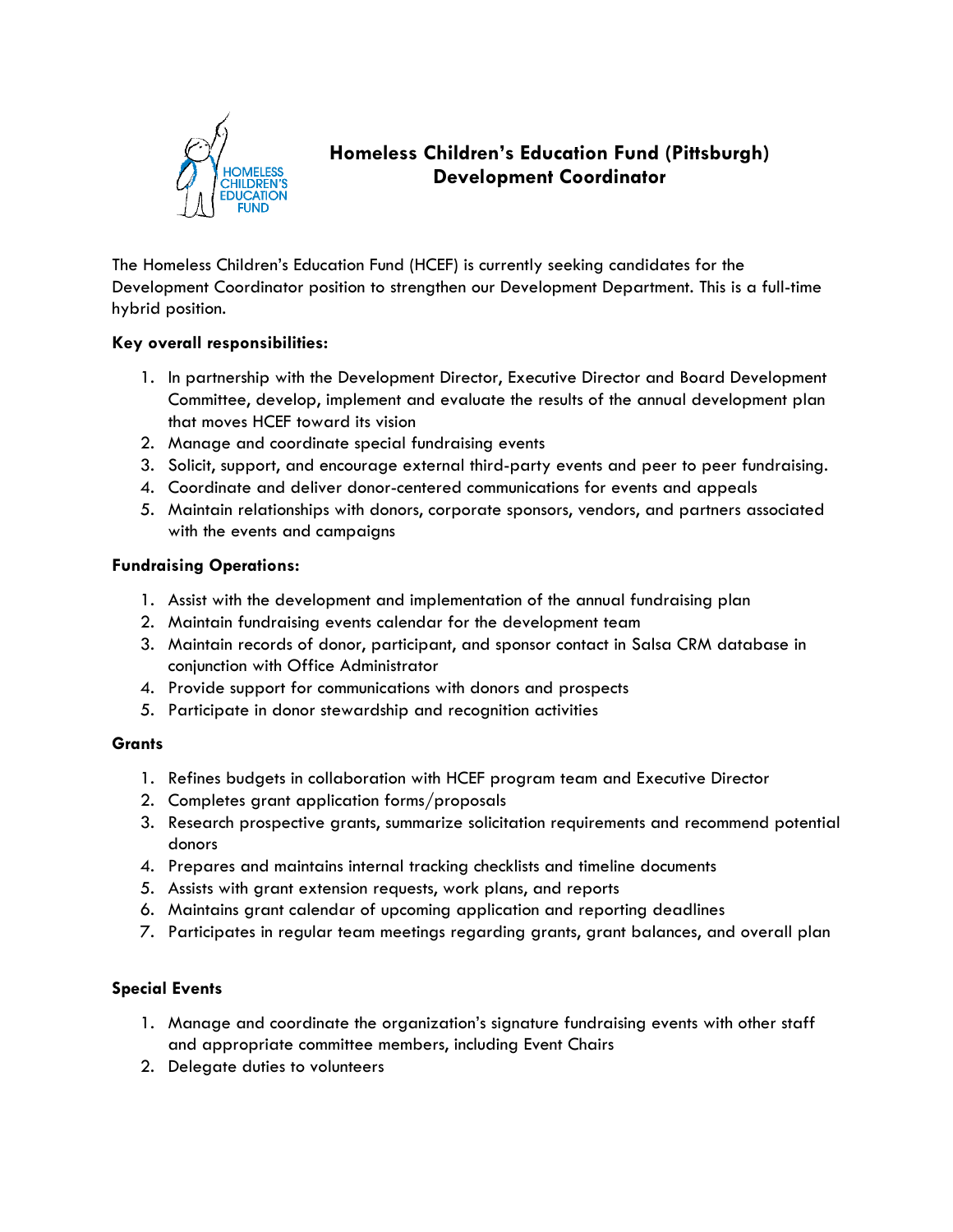- 3. Work with Manager of Community Engagement to recruit non-board members to serve on event committees and task forces
- 4. Create and manage peer-to-peer fundraising pages for Annual Support Campaign
- 5. Coordinate and track event attendance for all events
- 6. Participate in the recruitment and solicitation of individuals and businesses for auction items and in-kind contributions for events; coach volunteers in this process
- 7. Serve as point person for cause-marketing promotions and third-party events
- 8. Prepare budgets; forecast income and expenses for events
- 9. Provide corporate sponsor fulfillment and other partner obligations
- 10. Track and report on event fundraising results and participant involvement
- 11. Utilize the organization's technology platforms to support event fundraising
- 12. Work collaboratively on events with all members of development team, program team, committee members and board of directors to achieve event fundraising goals

### **Marketing & Communications Support**

- 1. Assist with writing and posting about events and third-party campaigns on social media platforms
- 2. Manage video production for signature event
- 3. Manage the creation and design direction of event-specific communication pieces
- 4. Assist in the creation of marketing briefs for each event; complete design request forms for graphic designers; manage relationships with designers, printers and other marketing vendors for event collateral and signage

### **Administrative Support & General Duties**

- 1. Helps to Maintain databases for recording and tracking grant proposals, awards, and related statistical information with Office Administrator
- 2. Contributing to donor records by keeping accurate notes of interactions, meetings and discussions with donors
- 3. Identifies and manages gifts-in-kind donations to support our programs
- 4. Participate in Team Meetings and events

### **Qualifications**

- 1. Bachelor's degree required and a minimum of two (2) years of development experience at a nonprofit organization
- 2. Excellent oral, written, and interpersonal communication skills
- 3. Proficient in MS Suite and donor software
- 4. Analytic and critical thinking skills and attention to detail
- 5. Ability to work well with diverse populations, and in fostering collaborations
- 6. Awareness of current issues and trends related to youth programs, education, and housing insecurity
- 7. Passion for social justice, inclusion, equity, and empowerment, especially for populations who have been disenfranchised.